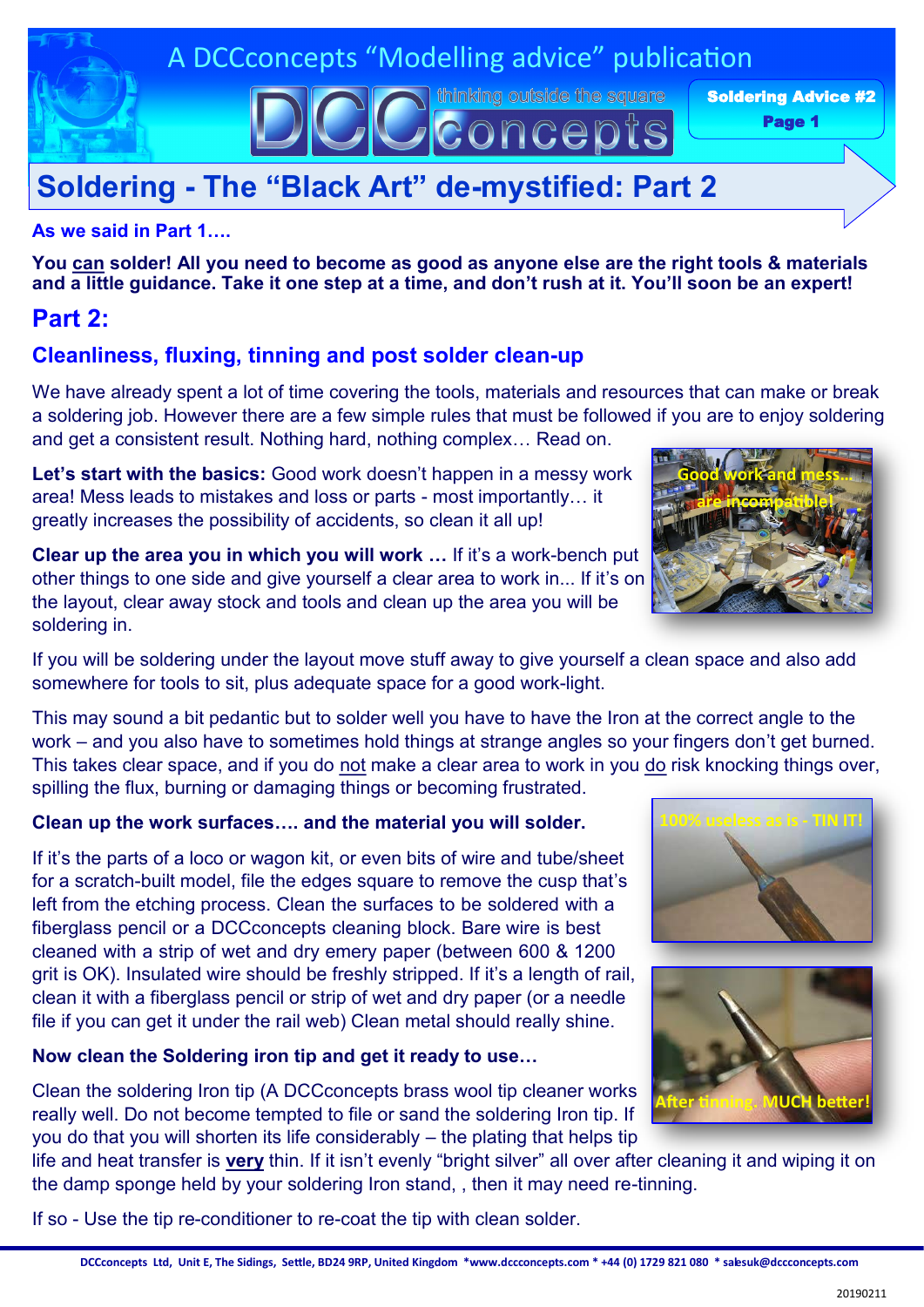

thinking outside the square

conce

Soldering Advice #2

Page 2

# **Soldering - The "Black Art" de-mystified: Part 2**

## **TECHNIQUE:**

#### **How to use the tip re-conditioner to re-coat the tip and make it ready for use.**

Turn the Iron off, and let it cool about 60%. Turn it on again and gently roll the tip on the surface of the tip re-conditioner. As the Iron heats it will melt the re-conditioner material and sink slightly into it.

As the iron reaches full temperature, the flux will start to smoke a little. Remove the iron and wipe it on the sponge.

The tip should now be perfectly tinned. Now, turn the iron down to a low temp setting (or turn it off) until you are ready to solder.

#### **OK... now we can move to the workbench...**

Soldering job and Iron are ready to go, lets look at flux. We already reviewed fluxes in depth, so we will presume you've chosen the flux needed and have it ready.



## **TOP TIP FOR FLUX USE:**

**Flux gets knocked over often if you aren't careful… and apart from being expensive, its not good for many materials if spilt everywhere, so do think about sticking the base of the flux bottle to a bit of wood or some other form of wide base. You WILL be glad you did, believe me!**

## **WHEN TO USE FLUX:**

If you are doing electronic or electrical work you should not really need much flux at all as the solder such as DCCconcepts "Sapphire 179" already contains enough for some electronics tasks...

However, until you are an expert, we do recommend that you add some anyway. The solder flow is simply that much faster when you use it, and joints can be made more quickly.

Fast joints transfer less heat to the part being soldered…and having less heat during soldering is very good for the survival of electronics parts!

**Soldering electronics or PCBs:** Use DCCconcepts "No Clean" flux or at the very least, a flux that is not acidic. Acid fluxes will destroy Integrated Circuits, component leads, PCBs and copper quite quickly.

**Soldering Wire or Nickel Silver rail:** Again, DCCconcepts "No Clean" flux or an easy clean type as it's a pain to remove excess flux from rail joints, especially if the track is already laid. For other materials please refer to the flux information provided already (although DCCconcepts "No Clean" flux will almost always work for you).

#### **Flux can be applied in several ways:**

- For PCBs A cotton bud or flux pen (excellent for crowded PCBs that need a no-clean flux).
- For rail joints With a brush or cotton bud. A brush is probably best as a little more flux is good!
- For wires to be tinned Flux with a brush or dip the ends into a small pot of flux if you are doing many at one time. The flow will be amazingly good if you dip the ends!
- Brass kit or brass details with a brush. Be generous and add more if you need to rework.
- Making track Liquid flux applied with a syringe or cotton bud is best (goes only where you put it) For flat-bottom rail always use liquid flux as it'll flow under the rail & pull solder into the joint nicely.
- For White-metal With a brush (add a generous amount to really wet the area. The flux acts as a heat shrink and as long as flux is bubbling away and boiling, white-metal cannot melt!).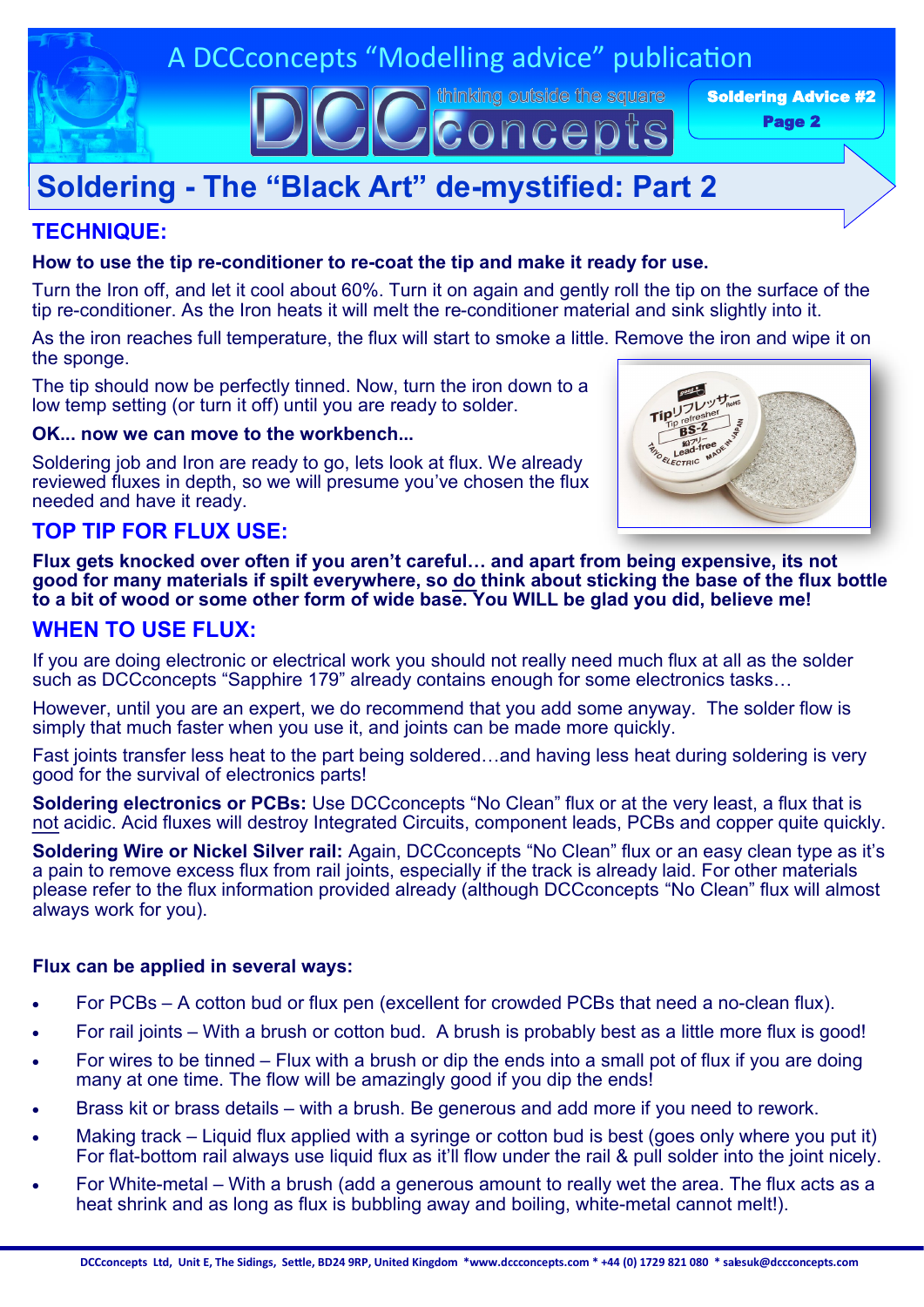

## **Soldering - The "Black Art" de-mystified: Part 2**

## **When to pre-tin the items to be joined:**

Always tin wire and rail before attempting to unite them,

For most work in brass (etc.), tinning isn't always essential as long as we're talking about a simple joint. It only needs to be very clean and well fluxed.

Tin during kit assembly or any job where a speedy joint might be important, such as where too much heat will damage plastic or adjacent parts, or where there are other parts that could possibly become un-soldered if heat is applied too long,

Always tin where there's a fine bead that needs to be sweated onto the edge of a sheet, where parts are to be "laminated" as in inner and outer halves of a coupling rod, or where an overlay has to be allied to a tender side, etc.



It is also sometimes very helpful to pre-tin tiny parts such as lamp irons. Then, if the footplate is tinned as well, all that is required is a little flux and a quick application of the iron and the job is done with no need at all for any additional solder. (Much neater than adding solder while its in place)

#### **To summarise, always pre-tin for:**

- Any item that will be damaged by excess heat or any joint close to other parts that may melt.
- On all of the wires before soldering them to the rail or any joint between power bus and droppers.
- Any steel, brass or nickel silver if white-metal solder is to be used (low temperature solder will always stick really well to solder, but it will not stick to steel, brass or nickel silver).
- Pre-tin PCB's and the solder pads on surface mount LEDs.
- Pre-tin anything that is near to something else that is soldered.

When soldering any two pre-tinned items together, add flux again, and the joint will be made in a very short time. As a guide, we estimate a wiring dropper should take no more than 1 second to solder.

## **Don't linger on the joint with the Iron any longer than absolutely necessary.**

Once the solder has flowed, the job is done! Remove the iron immediately.

With brass and NS sheet or larger items you do need to make sure the joint flows well but this will be quite obvious from the actions of the flux and solder itself.

Once it has flowed remove the iron and let it cool. Then examine, and if you think it is needed, re-flux and then re-heat any area to improve the solder flow within the joint, or on any area you think is needing improvement.

#### **A good joint is a quick joint… and less is more when it comes to solder!**

#### **Too much time and too much solder will both make for a bad result and can damage parts.**

If it takes longer than a second for you to make the final step in joining wire to rail, or if there is always a lot of solder on your joints, you really do need to look at the technique being used, the soldering tip, the iron you are using and your solder and flux choices... or perhaps get in some practice to get that right.

If you just can't get it to work for you, maybe we need to discuss it in detail with you and refine your techniques. Iif so, feel free to drop in, email or call us if you'd like some "one on one" advice or help.

**On the next page… we move on to some tips and basic advice for brass kit construction**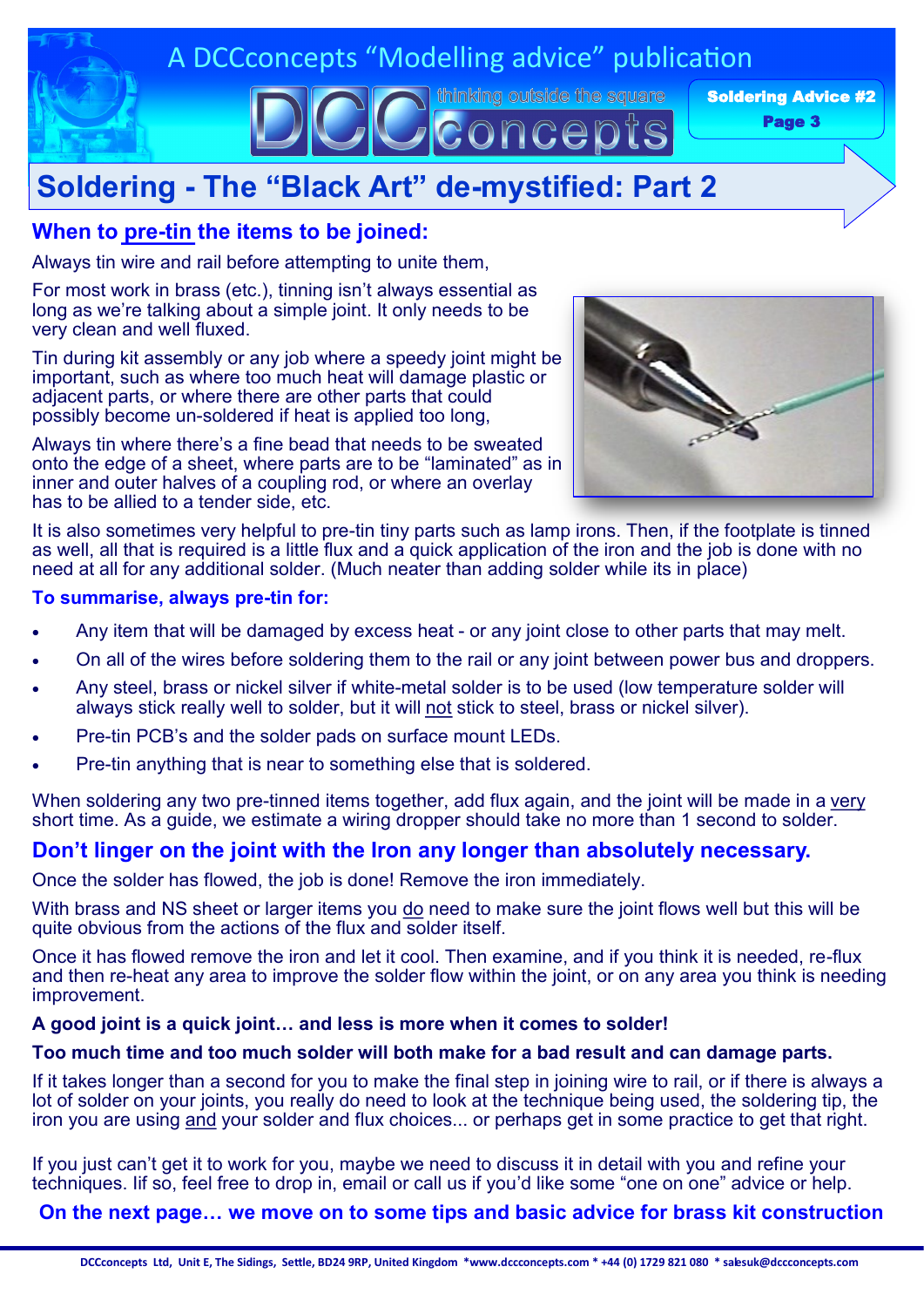

# **Soldering - The "Black Art" de-mystified: Part 2**

#### **Some basic advice for aspiring kit builders**

#### **Preparing parts and soldering metal kits**

Building a brass loco kit is often made to seem hard by those who do it, and in fact a badly designed or less than perfectly etched kit can certainly try the patience of even the best builder of models.

However, it isn't often like that, and you can have an easy and pleasant time if you follow these tips.

#### **GENERAL TIPS**

Choose a brand of kit that has a good reputation. Not all kits fit together well.

It's important because, working with a



bad kit may be OK for an expert, it will only dishearten a new kit builder! If you need advice on this, feel free to email us and we can point you in the right direction.

**Kit-building is a "One step at a time" process.** Before you start (it sounds obvious) you need to carefully examine both the instructions and the fret, and pre-identify the parts before taking Step #1.

This is important as sometimes an "identifiable" part is created from two parts that may be of uncertain purpose and there may be similar but not identical parts for other areas of the model. Confusing these may lead to an error not obvious until it's too late.

- Wash your hands before touching the nice shiny brass sheets. (You will be surprised how much corrosion the acid in fingertips can add! If you do not you will have fingerprints "etched in".
- As stated, read instructions carefully and simultaneously examine the parts, so you can relate "words and kit-bits", think - through and practice the assembly sequence.
- Ensure your work area is clean and well lit with plenty of room to lay out the parts. A planned work flow is important, and often, things must be done in the right order! You need space for parts, instructions and in all within a clean work area.
- Following the instructions carefully and prepare / pre-test the fit before you even turn the soldering iron on. This includes a thorough cleaning of the part and any neatening of the parts edges (removal of etching "cusps" to be done just before the soldering iron is picked up).
- Do only as many as you can handle in the next hour or so at a time. You can't clean the items hours before as oxides and contamination happen fast and they will affect soldering quality.
- Take it one step at a time.
- Double check each step before and after for neatness and accuracy of placement.
- Be honest with yourself: do not compromise. Is it right or not? Is it really as good as it could be? (Corrections are easy with soldering... but only if they are done before other parts are added!)
- Take frequent breaks from assembly. Have a cup of tea or coffee and a break, then re-examine the work so far before recommencing.

(It's surprising how errors that you would miss during a long work session will simply will leap out at you as you come back to the bench after a break)

- Don't be afraid to unsolder a joint, clean the parts and re-do the job. Perfection pays off, and being fussy at each step is much easier than correcting errors or removing excess solder later on.
- Keep the whole job clean. Each time you take a longish break from it, make the last task of that session a gentle scrubbing with "Cif (aka Jif)" or Cillit "Bang" and an old toothbrush. It's surprising how much more pleasurable it is working on a clean sub-assembly.